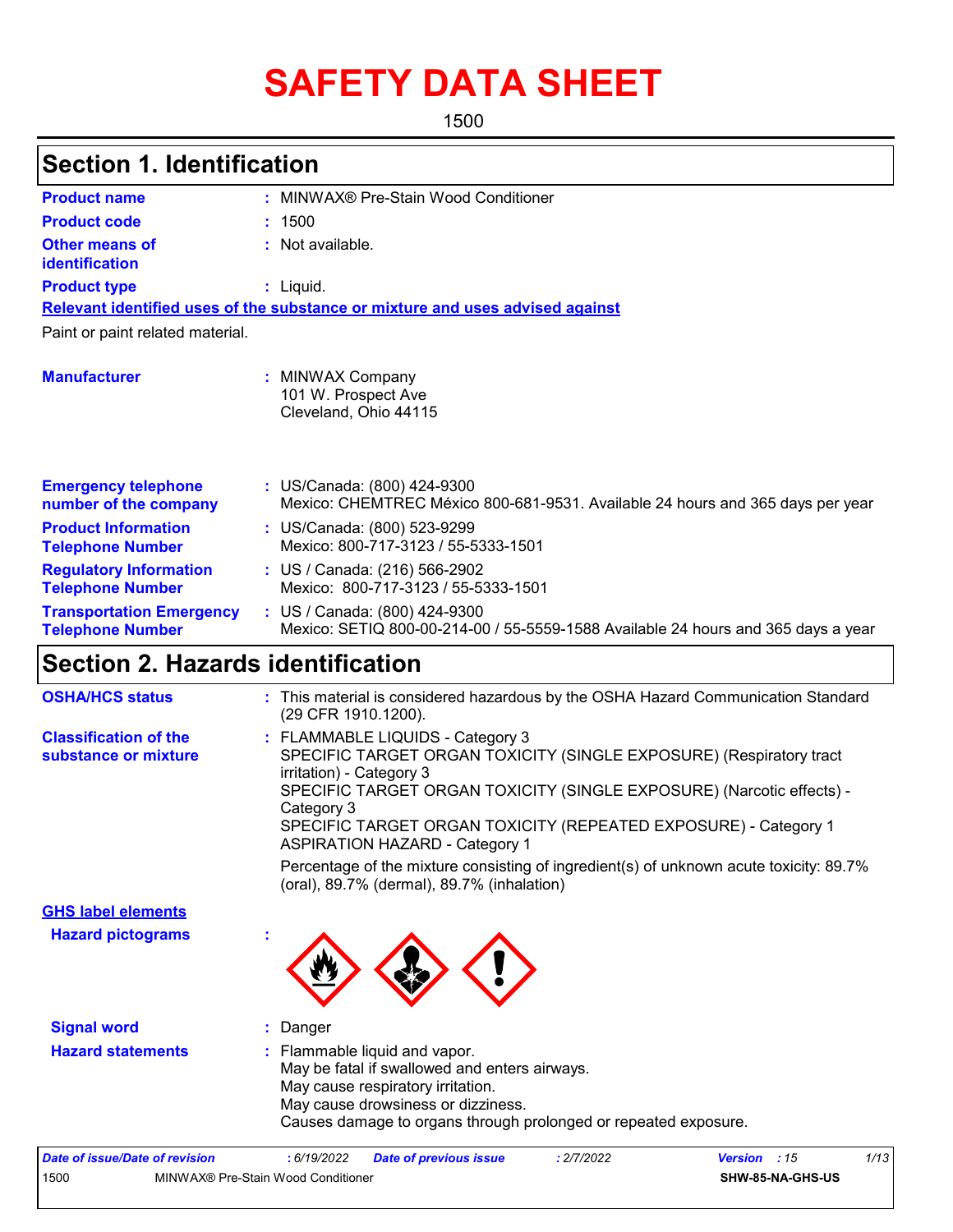# **Section 2. Hazards identification**

| <b>Precautionary statements</b>            |                                                                                                                                                                                                                                                                                                                                                                                                                                                                                        |  |
|--------------------------------------------|----------------------------------------------------------------------------------------------------------------------------------------------------------------------------------------------------------------------------------------------------------------------------------------------------------------------------------------------------------------------------------------------------------------------------------------------------------------------------------------|--|
| <b>General</b>                             | : Read label before use. Keep out of reach of children. If medical advice is needed,<br>have product container or label at hand.                                                                                                                                                                                                                                                                                                                                                       |  |
| <b>Prevention</b>                          | : Wear protective gloves, protective clothing and eye or face protection. Keep away from<br>heat, hot surfaces, sparks, open flames and other ignition sources. No smoking. Use<br>explosion-proof electrical, ventilating or lighting equipment. Use non-sparking tools.<br>Take action to prevent static discharges. Use only outdoors or in a well-ventilated area.<br>Do not breathe vapor. Do not eat, drink or smoke when using this product. Wash<br>thoroughly after handling. |  |
| <b>Response</b>                            | : IF INHALED: Remove person to fresh air and keep comfortable for breathing. Call a<br>POISON CENTER or doctor if you feel unwell. IF SWALLOWED: Immediately call a<br>POISON CENTER or doctor. Do NOT induce vomiting. IF ON SKIN (or hair): Take off<br>immediately all contaminated clothing. Rinse skin with water.                                                                                                                                                                |  |
| <b>Storage</b>                             | : Store locked up. Store in a well-ventilated place. Keep container tightly closed. Keep<br>cool.                                                                                                                                                                                                                                                                                                                                                                                      |  |
| <b>Disposal</b>                            | : Dispose of contents and container in accordance with all local, regional, national and<br>international regulations.                                                                                                                                                                                                                                                                                                                                                                 |  |
| <b>Supplemental label</b><br>elements      | DELAYED EFFECTS FROM LONG TERM OVEREXPOSURE. Contains solvents which<br>can cause permanent brain and nervous system damage. Intentional misuse by<br>deliberately concentrating and inhaling the contents can be harmful or fatal. WARNING:<br>This product contains chemicals known to the State of California to cause cancer and<br>birth defects or other reproductive harm.                                                                                                      |  |
|                                            | Please refer to the SDS for additional information. Keep out of reach of children. Do not<br>transfer contents to other containers for storage.                                                                                                                                                                                                                                                                                                                                        |  |
| <b>Hazards not otherwise</b><br>classified | : DANGER: Rags, steel wool, other waste soaked with this product, and sanding residue<br>may spontaneously catch fire if improperly discarded. Immediately place rags, steel<br>wool, other waste soaked with this product, and sanding residue in a sealed, water-filled,<br>metal container. Dispose of in accordance with local fire regulations.                                                                                                                                   |  |

### **Section 3. Composition/information on ingredients**

| Substance/mixture                              | : Mixture        |
|------------------------------------------------|------------------|
| <b>Other means of</b><br><i>identification</i> | : Not available. |

#### **CAS number/other identifiers**

| <b>Ingredient name</b>             | % by weight | <b>CAS number</b> |
|------------------------------------|-------------|-------------------|
| Light Aliphatic Hydrocarbon        | I≥75 - ≤90  | 64742-47-8        |
| Med. Aliphatic Hydrocarbon Solvent | ڏ≥ا         | 64742-88-7        |

Any concentration shown as a range is to protect confidentiality or is due to batch variation.

**There are no additional ingredients present which, within the current knowledge of the supplier and in the concentrations applicable, are classified and hence require reporting in this section.**

**Occupational exposure limits, if available, are listed in Section 8.**

### **Section 4. First aid measures**

**Description of necessary first aid measures**

**Eye contact :**

: Immediately flush eyes with plenty of water, occasionally lifting the upper and lower eyelids. Check for and remove any contact lenses. Continue to rinse for at least 10 minutes. Get medical attention following exposure or if feeling unwell.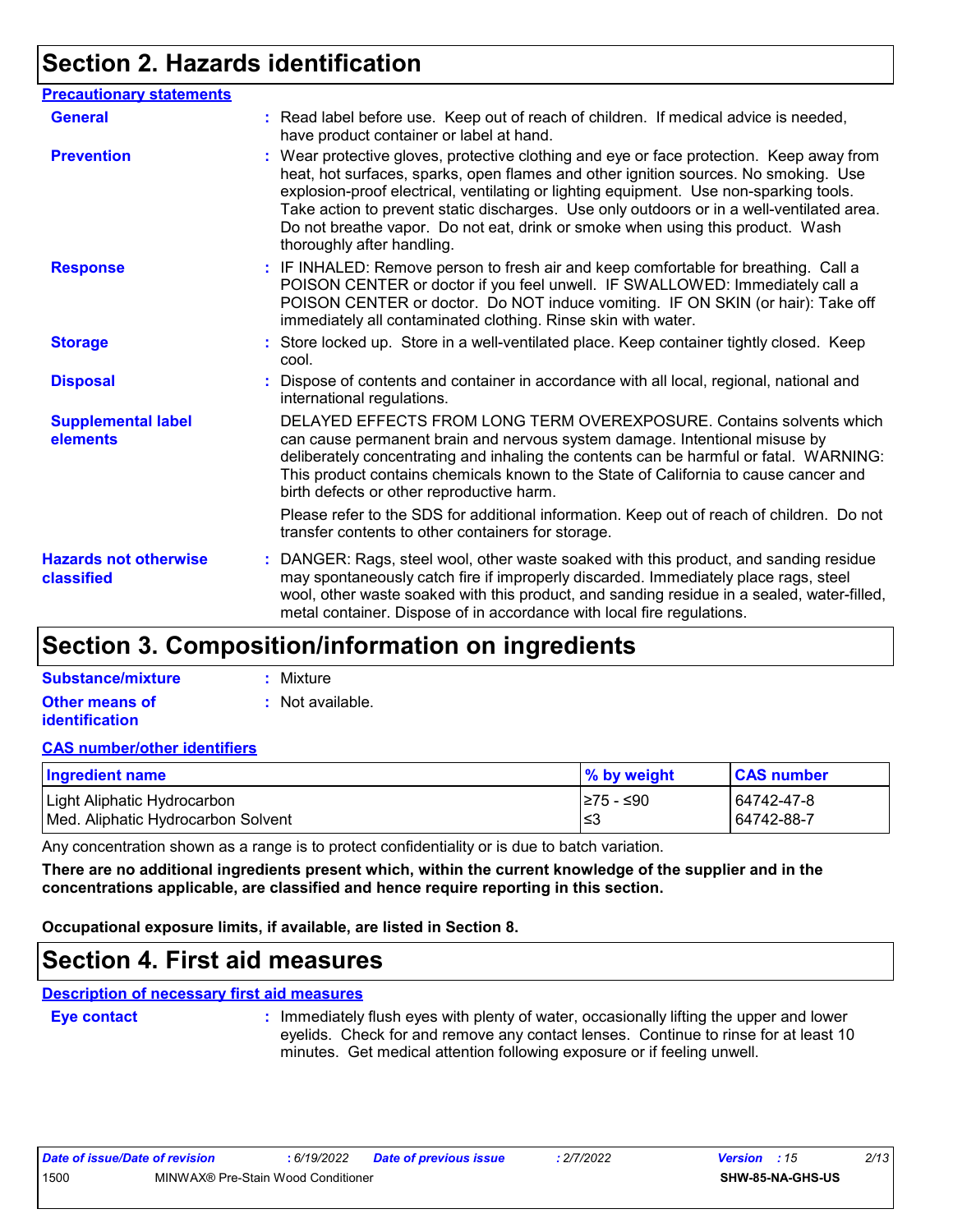# **Section 4. First aid measures**

| <b>Inhalation</b>   | : Remove victim to fresh air and keep at rest in a position comfortable for breathing. If it<br>is suspected that fumes are still present, the rescuer should wear an appropriate mask<br>or self-contained breathing apparatus. If not breathing, if breathing is irregular or if<br>respiratory arrest occurs, provide artificial respiration or oxygen by trained personnel. It<br>may be dangerous to the person providing aid to give mouth-to-mouth resuscitation.<br>Get medical attention. If necessary, call a poison center or physician. If unconscious,<br>place in recovery position and get medical attention immediately. Maintain an open<br>airway. Loosen tight clothing such as a collar, tie, belt or waistband.                    |
|---------------------|---------------------------------------------------------------------------------------------------------------------------------------------------------------------------------------------------------------------------------------------------------------------------------------------------------------------------------------------------------------------------------------------------------------------------------------------------------------------------------------------------------------------------------------------------------------------------------------------------------------------------------------------------------------------------------------------------------------------------------------------------------|
| <b>Skin contact</b> | : Flush contaminated skin with plenty of water. Remove contaminated clothing and<br>shoes. Continue to rinse for at least 10 minutes. Get medical attention following<br>exposure or if feeling unwell. Wash clothing before reuse. Clean shoes thoroughly<br>before reuse.                                                                                                                                                                                                                                                                                                                                                                                                                                                                             |
| <b>Ingestion</b>    | : Get medical attention immediately. Call a poison center or physician. Wash out mouth<br>with water. Remove dentures if any. If material has been swallowed and the exposed<br>person is conscious, give small quantities of water to drink. Stop if the exposed person<br>feels sick as vomiting may be dangerous. Aspiration hazard if swallowed. Can enter<br>lungs and cause damage. Do not induce vomiting. If vomiting occurs, the head should<br>be kept low so that vomit does not enter the lungs. Never give anything by mouth to an<br>unconscious person. If unconscious, place in recovery position and get medical<br>attention immediately. Maintain an open airway. Loosen tight clothing such as a collar,<br>tie, belt or waistband. |

| <b>Most important symptoms/effects, acute and delayed</b> |                                                                                                                                                                                                                                                                                                                         |
|-----------------------------------------------------------|-------------------------------------------------------------------------------------------------------------------------------------------------------------------------------------------------------------------------------------------------------------------------------------------------------------------------|
| <b>Potential acute health effects</b>                     |                                                                                                                                                                                                                                                                                                                         |
| <b>Eye contact</b>                                        | : No known significant effects or critical hazards.                                                                                                                                                                                                                                                                     |
| <b>Inhalation</b>                                         | : Can cause central nervous system (CNS) depression. May cause drowsiness or<br>dizziness. May cause respiratory irritation.                                                                                                                                                                                            |
| <b>Skin contact</b>                                       | : No known significant effects or critical hazards.                                                                                                                                                                                                                                                                     |
| <b>Ingestion</b>                                          | : Can cause central nervous system (CNS) depression. May be fatal if swallowed and<br>enters airways.                                                                                                                                                                                                                   |
| <b>Over-exposure signs/symptoms</b>                       |                                                                                                                                                                                                                                                                                                                         |
| <b>Eye contact</b>                                        | : No specific data.                                                                                                                                                                                                                                                                                                     |
| <b>Inhalation</b>                                         | : Adverse symptoms may include the following:<br>respiratory tract irritation<br>coughing<br>nausea or vomiting<br>headache<br>drowsiness/fatigue<br>dizziness/vertigo<br>unconsciousness                                                                                                                               |
| <b>Skin contact</b>                                       | : No specific data.                                                                                                                                                                                                                                                                                                     |
| <b>Ingestion</b>                                          | : Adverse symptoms may include the following:<br>nausea or vomiting                                                                                                                                                                                                                                                     |
|                                                           | <b>Indication of immediate medical attention and special treatment needed, if necessary</b>                                                                                                                                                                                                                             |
| <b>Notes to physician</b>                                 | : Treat symptomatically. Contact poison treatment specialist immediately if large<br>quantities have been ingested or inhaled.                                                                                                                                                                                          |
| <b>Specific treatments</b>                                | : No specific treatment.                                                                                                                                                                                                                                                                                                |
| <b>Protection of first-aiders</b>                         | : No action shall be taken involving any personal risk or without suitable training. If it is<br>suspected that fumes are still present, the rescuer should wear an appropriate mask or<br>self-contained breathing apparatus. It may be dangerous to the person providing aid to<br>give mouth-to-mouth resuscitation. |

| Date of issue/Date of revision             |  | 6/19/2022 | <b>Date of previous issue</b> | 2/7/2022 | <b>Version</b> : 15     | 3/13 |
|--------------------------------------------|--|-----------|-------------------------------|----------|-------------------------|------|
| 1500<br>MINWAX® Pre-Stain Wood Conditioner |  |           |                               |          | <b>SHW-85-NA-GHS-US</b> |      |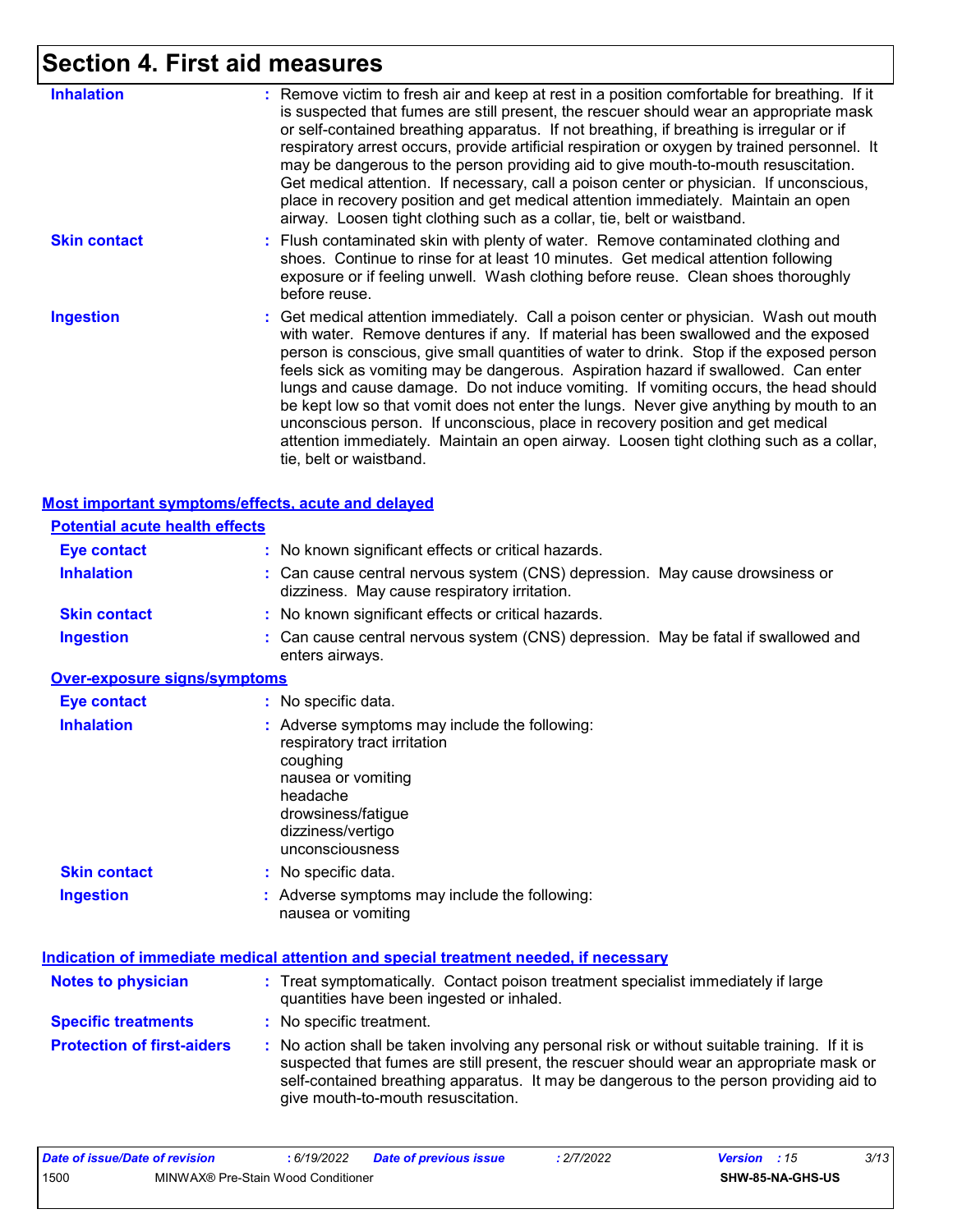### **Section 4. First aid measures**

**See toxicological information (Section 11)**

# **Section 5. Fire-fighting measures**

| <b>Extinguishing media</b>                               |                                                                                                                                                                                                                                                                                                                                                                                                                          |
|----------------------------------------------------------|--------------------------------------------------------------------------------------------------------------------------------------------------------------------------------------------------------------------------------------------------------------------------------------------------------------------------------------------------------------------------------------------------------------------------|
| <b>Suitable extinguishing</b><br>media                   | : Use dry chemical, $CO2$ , water spray (fog) or foam.                                                                                                                                                                                                                                                                                                                                                                   |
| <b>Unsuitable extinguishing</b><br>media                 | : Do not use water jet.                                                                                                                                                                                                                                                                                                                                                                                                  |
| <b>Specific hazards arising</b><br>from the chemical     | : Flammable liquid and vapor. Runoff to sewer may create fire or explosion hazard. In a<br>fire or if heated, a pressure increase will occur and the container may burst, with the risk<br>of a subsequent explosion. The vapor/gas is heavier than air and will spread along the<br>ground. Vapors may accumulate in low or confined areas or travel a considerable<br>distance to a source of ignition and flash back. |
| <b>Hazardous thermal</b><br>decomposition products       | : Decomposition products may include the following materials:<br>carbon dioxide<br>carbon monoxide                                                                                                                                                                                                                                                                                                                       |
| <b>Special protective actions</b><br>for fire-fighters   | : Promptly isolate the scene by removing all persons from the vicinity of the incident if<br>there is a fire. No action shall be taken involving any personal risk or without suitable<br>training. Move containers from fire area if this can be done without risk. Use water<br>spray to keep fire-exposed containers cool.                                                                                            |
| <b>Special protective</b><br>equipment for fire-fighters | : Fire-fighters should wear appropriate protective equipment and self-contained breathing<br>apparatus (SCBA) with a full face-piece operated in positive pressure mode.                                                                                                                                                                                                                                                 |

# **Section 6. Accidental release measures**

#### **Personal precautions, protective equipment and emergency procedures**

| For non-emergency<br>personnel                        | : No action shall be taken involving any personal risk or without suitable training.<br>Evacuate surrounding areas. Keep unnecessary and unprotected personnel from<br>entering. Do not touch or walk through spilled material. Shut off all ignition sources.<br>No flares, smoking or flames in hazard area. Avoid breathing vapor or mist. Provide<br>adequate ventilation. Wear appropriate respirator when ventilation is inadequate. Put<br>on appropriate personal protective equipment.                                                                                                                                   |
|-------------------------------------------------------|-----------------------------------------------------------------------------------------------------------------------------------------------------------------------------------------------------------------------------------------------------------------------------------------------------------------------------------------------------------------------------------------------------------------------------------------------------------------------------------------------------------------------------------------------------------------------------------------------------------------------------------|
| For emergency responders :                            | If specialized clothing is required to deal with the spillage, take note of any information in<br>Section 8 on suitable and unsuitable materials. See also the information in "For non-<br>emergency personnel".                                                                                                                                                                                                                                                                                                                                                                                                                  |
| <b>Environmental precautions</b>                      | : Avoid dispersal of spilled material and runoff and contact with soil, waterways, drains<br>and sewers. Inform the relevant authorities if the product has caused environmental<br>pollution (sewers, waterways, soil or air).                                                                                                                                                                                                                                                                                                                                                                                                   |
| Methods and materials for containment and cleaning up |                                                                                                                                                                                                                                                                                                                                                                                                                                                                                                                                                                                                                                   |
| <b>Small spill</b>                                    | : Stop leak if without risk. Move containers from spill area. Use spark-proof tools and<br>explosion-proof equipment. Dilute with water and mop up if water-soluble. Alternatively,<br>or if water-insoluble, absorb with an inert dry material and place in an appropriate waste<br>disposal container. Dispose of via a licensed waste disposal contractor.                                                                                                                                                                                                                                                                     |
| <b>Large spill</b>                                    | : Stop leak if without risk. Move containers from spill area. Use spark-proof tools and<br>explosion-proof equipment. Approach release from upwind. Prevent entry into sewers,<br>water courses, basements or confined areas. Wash spillages into an effluent treatment<br>plant or proceed as follows. Contain and collect spillage with non-combustible,<br>absorbent material e.g. sand, earth, vermiculite or diatomaceous earth and place in<br>container for disposal according to local regulations (see Section 13). Dispose of via a<br>licensed waste disposal contractor. Contaminated absorbent material may pose the |
| Data of inqualData of ravioian                        | A/42<br>.2770022<br>.6/10/2022<br>Dota of province inque<br>$Uarian + 45$                                                                                                                                                                                                                                                                                                                                                                                                                                                                                                                                                         |

| Date of issue/Date of revision |                                    | : 6/19/2022 | Date of previous issue | : 2/7/2022 | <b>Version</b> : 15     | 4/13 |  |
|--------------------------------|------------------------------------|-------------|------------------------|------------|-------------------------|------|--|
| 1500                           | MINWAX® Pre-Stain Wood Conditioner |             |                        |            | <b>SHW-85-NA-GHS-US</b> |      |  |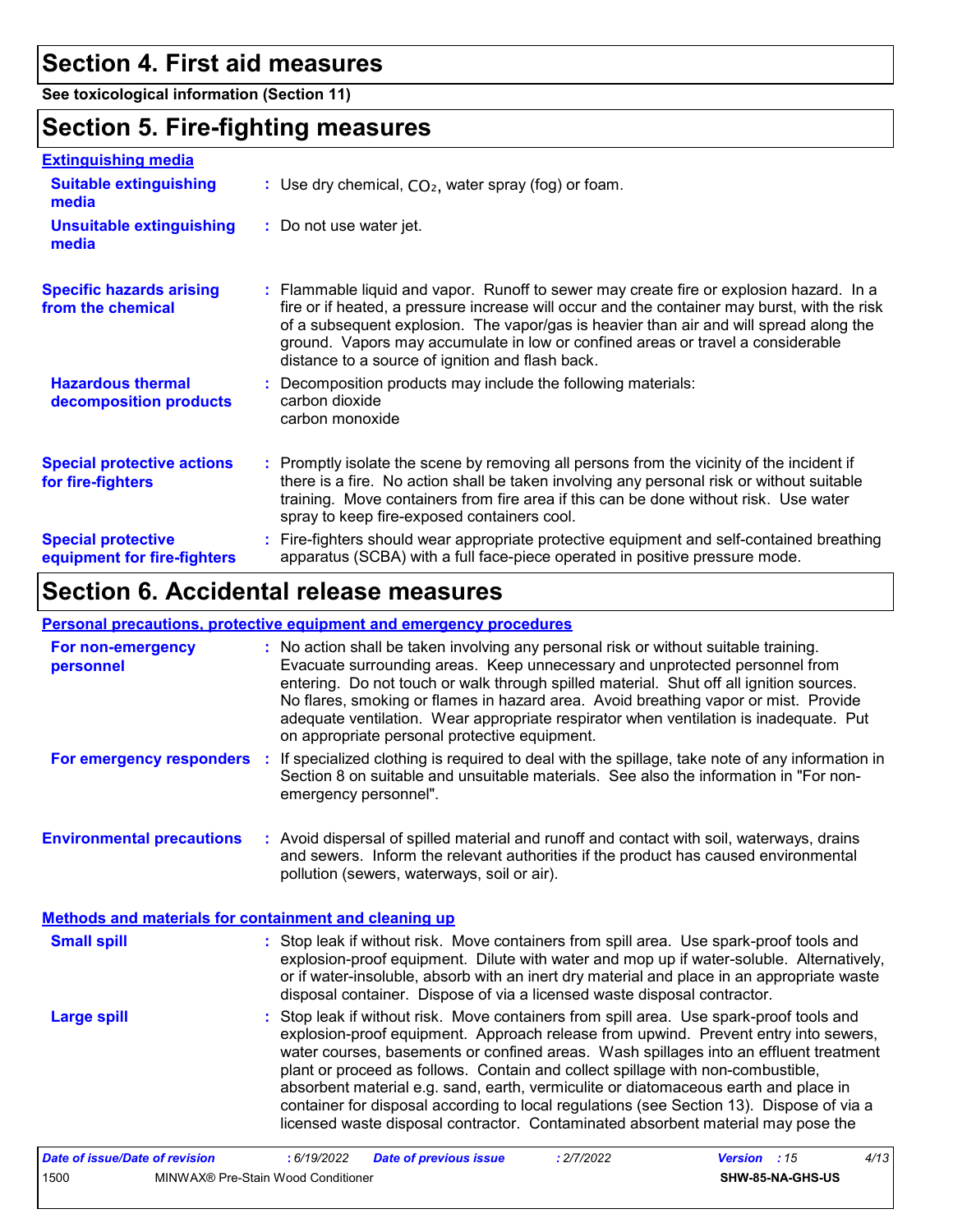### **Section 6. Accidental release measures**

same hazard as the spilled product. Note: see Section 1 for emergency contact information and Section 13 for waste disposal.

### **Section 7. Handling and storage**

#### **Precautions for safe handling**

| <b>Protective measures</b>                                                       | : Put on appropriate personal protective equipment (see Section 8). Do not breathe<br>vapor or mist. Do not swallow. Avoid contact with eyes, skin and clothing. Use only<br>with adequate ventilation. Wear appropriate respirator when ventilation is inadequate.<br>Do not enter storage areas and confined spaces unless adequately ventilated. Keep in<br>the original container or an approved alternative made from a compatible material, kept<br>tightly closed when not in use. Store and use away from heat, sparks, open flame or<br>any other ignition source. Use explosion-proof electrical (ventilating, lighting and<br>material handling) equipment. Use only non-sparking tools. Take precautionary<br>measures against electrostatic discharges. Empty containers retain product residue<br>and can be hazardous. Do not reuse container. |
|----------------------------------------------------------------------------------|---------------------------------------------------------------------------------------------------------------------------------------------------------------------------------------------------------------------------------------------------------------------------------------------------------------------------------------------------------------------------------------------------------------------------------------------------------------------------------------------------------------------------------------------------------------------------------------------------------------------------------------------------------------------------------------------------------------------------------------------------------------------------------------------------------------------------------------------------------------|
| <b>Advice on general</b><br>occupational hygiene                                 | : Eating, drinking and smoking should be prohibited in areas where this material is<br>handled, stored and processed. Workers should wash hands and face before eating,<br>drinking and smoking. Remove contaminated clothing and protective equipment before<br>entering eating areas. See also Section 8 for additional information on hygiene<br>measures.                                                                                                                                                                                                                                                                                                                                                                                                                                                                                                 |
| <b>Conditions for safe storage,</b><br>including any<br><b>incompatibilities</b> | : Store in accordance with local regulations. Store in a segregated and approved area.<br>Store in original container protected from direct sunlight in a dry, cool and well-ventilated<br>area, away from incompatible materials (see Section 10) and food and drink. Store<br>locked up. Eliminate all ignition sources. Separate from oxidizing materials. Keep<br>container tightly closed and sealed until ready for use. Containers that have been<br>opened must be carefully resealed and kept upright to prevent leakage. Do not store in<br>unlabeled containers. Use appropriate containment to avoid environmental<br>contamination. See Section 10 for incompatible materials before handling or use.                                                                                                                                            |

# **Section 8. Exposure controls/personal protection**

#### **Control parameters**

**Occupational exposure limits (OSHA United States)**

| <b>Ingredient name</b>             | <b>CAS#</b> | <b>Exposure limits</b>                                                                                                                |
|------------------------------------|-------------|---------------------------------------------------------------------------------------------------------------------------------------|
| Light Aliphatic Hydrocarbon        | 64742-47-8  | ACGIH TLV (United States, 1/2021).<br>Absorbed through skin.<br>TWA: 200 mg/m <sup>3</sup> , (as total hydrocarbon<br>vapor) 8 hours. |
| Med. Aliphatic Hydrocarbon Solvent | 64742-88-7  | OSHA PEL (United States, 5/2018).<br>TWA: 100 ppm 8 hours.<br>TWA: $400 \text{ mg/m}^3$ 8 hours.                                      |

#### **Occupational exposure limits (Canada)**

| Ingredient name                                   | CAS#                          | <b>Exposure limits</b>                                                                                                                                                                                                                                                                                                                                                                |
|---------------------------------------------------|-------------------------------|---------------------------------------------------------------------------------------------------------------------------------------------------------------------------------------------------------------------------------------------------------------------------------------------------------------------------------------------------------------------------------------|
| Petroleum refining, hydrotreated light distillate | 64742-47-8                    | <b>CA British Columbia Provincial (Canada,</b><br>6/2021). Absorbed through skin.<br>TWA: 200 mg/m <sup>3</sup> , (as total hydrocarbon<br>vapour) 8 hours.<br>CA Alberta Provincial (Canada, 6/2018).<br>Absorbed through skin.<br>8 hrs OEL: 200 mg/m <sup>3</sup> , (as total hydrocarbon<br>vapour) 8 hours.<br>CA Ontario Provincial (Canada, 6/2019).<br>Absorbed through skin. |
| Date of issue/Date of revision<br>:6/19/2022      | <b>Date of previous issue</b> | 5/13<br>: 2/7/2022<br><b>Version</b> : 15                                                                                                                                                                                                                                                                                                                                             |
| 1500<br>MINWAX® Pre-Stain Wood Conditioner        |                               | <b>SHW-85-NA-GHS-US</b>                                                                                                                                                                                                                                                                                                                                                               |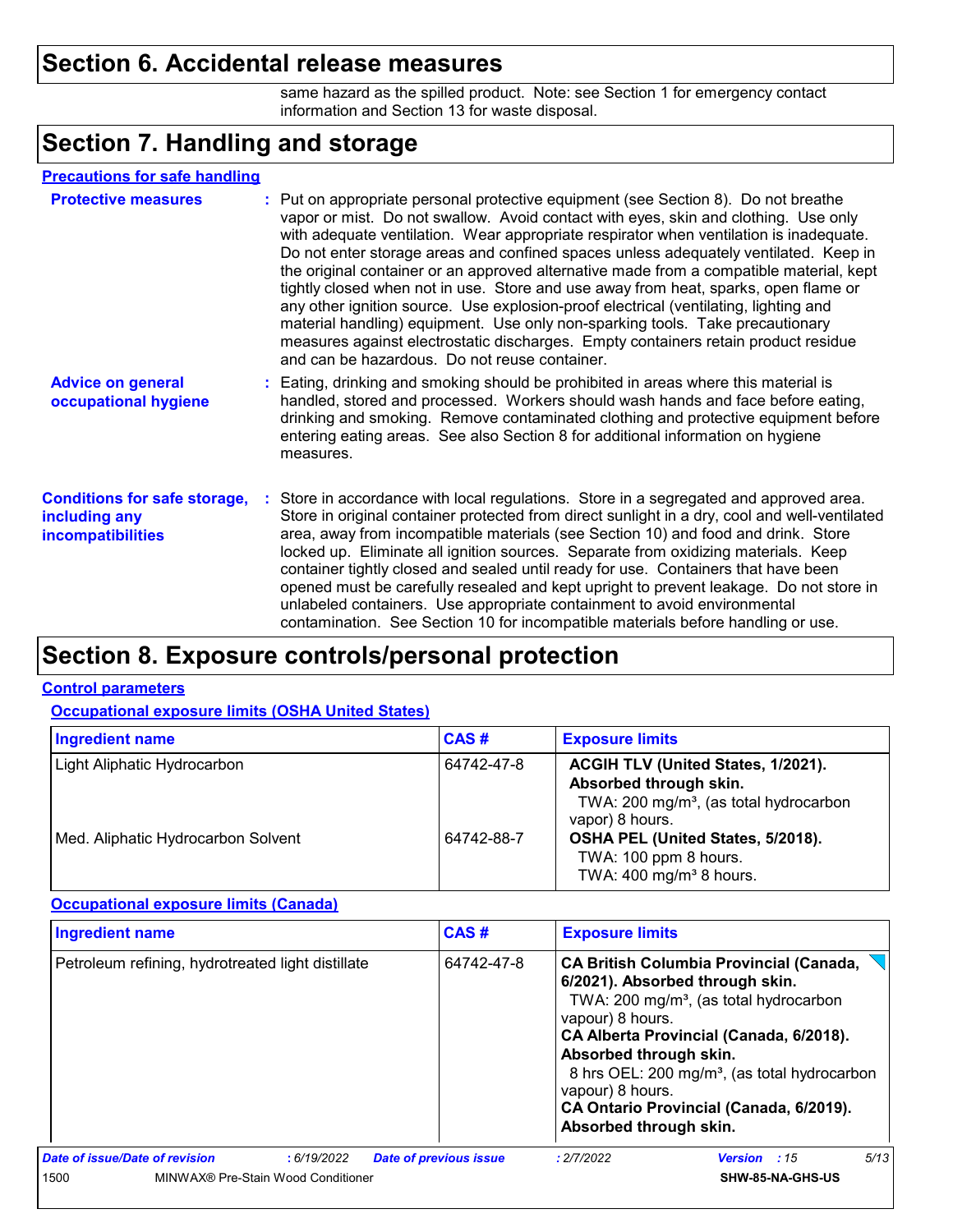# **Section 8. Exposure controls/personal protection**

| Medium aliphatic solvent naphtha (petroleum) C9-C12   64742-88-7 | TWA: 200 mg/m <sup>3</sup> , (as total hydrocarbon<br>vapour) 8 hours.<br>CA Ontario Provincial (Canada, 6/2019).<br>TWA: $525 \text{ mg/m}^3$ 8 hours. |
|------------------------------------------------------------------|---------------------------------------------------------------------------------------------------------------------------------------------------------|
|                                                                  |                                                                                                                                                         |

#### **Occupational exposure limits (Mexico)**

|                             | CAS#       | <b>Exposure limits</b>                                                                                                                |
|-----------------------------|------------|---------------------------------------------------------------------------------------------------------------------------------------|
| Light Aliphatic Hydrocarbon | 64742-47-8 | ACGIH TLV (United States, 1/2021).<br>Absorbed through skin.<br>TWA: 200 mg/m <sup>3</sup> , (as total hydrocarbon<br>vapor) 8 hours. |

| <b>Appropriate engineering</b><br><b>controls</b> |    | : Use only with adequate ventilation. Use process enclosures, local exhaust ventilation or<br>other engineering controls to keep worker exposure to airborne contaminants below any<br>recommended or statutory limits. The engineering controls also need to keep gas,<br>vapor or dust concentrations below any lower explosive limits. Use explosion-proof<br>ventilation equipment.                                                                                                                                                                                                                                |
|---------------------------------------------------|----|------------------------------------------------------------------------------------------------------------------------------------------------------------------------------------------------------------------------------------------------------------------------------------------------------------------------------------------------------------------------------------------------------------------------------------------------------------------------------------------------------------------------------------------------------------------------------------------------------------------------|
| <b>Environmental exposure</b><br><b>controls</b>  |    | Emissions from ventilation or work process equipment should be checked to ensure<br>they comply with the requirements of environmental protection legislation. In some<br>cases, fume scrubbers, filters or engineering modifications to the process equipment<br>will be necessary to reduce emissions to acceptable levels.                                                                                                                                                                                                                                                                                          |
| <b>Individual protection measures</b>             |    |                                                                                                                                                                                                                                                                                                                                                                                                                                                                                                                                                                                                                        |
| <b>Hygiene measures</b>                           |    | : Wash hands, forearms and face thoroughly after handling chemical products, before<br>eating, smoking and using the lavatory and at the end of the working period.<br>Appropriate techniques should be used to remove potentially contaminated clothing.<br>Wash contaminated clothing before reusing. Ensure that eyewash stations and safety<br>showers are close to the workstation location.                                                                                                                                                                                                                      |
| <b>Eye/face protection</b>                        |    | Safety eyewear complying with an approved standard should be used when a risk<br>assessment indicates this is necessary to avoid exposure to liquid splashes, mists,<br>gases or dusts. If contact is possible, the following protection should be worn, unless<br>the assessment indicates a higher degree of protection: safety glasses with side-<br>shields.                                                                                                                                                                                                                                                       |
| <b>Skin protection</b>                            |    |                                                                                                                                                                                                                                                                                                                                                                                                                                                                                                                                                                                                                        |
| <b>Hand protection</b>                            |    | : Chemical-resistant, impervious gloves complying with an approved standard should be<br>worn at all times when handling chemical products if a risk assessment indicates this is<br>necessary. Considering the parameters specified by the glove manufacturer, check<br>during use that the gloves are still retaining their protective properties. It should be<br>noted that the time to breakthrough for any glove material may be different for different<br>glove manufacturers. In the case of mixtures, consisting of several substances, the<br>protection time of the gloves cannot be accurately estimated. |
| <b>Body protection</b>                            |    | Personal protective equipment for the body should be selected based on the task being<br>performed and the risks involved and should be approved by a specialist before<br>handling this product. When there is a risk of ignition from static electricity, wear anti-<br>static protective clothing. For the greatest protection from static discharges, clothing<br>should include anti-static overalls, boots and gloves.                                                                                                                                                                                           |
| <b>Other skin protection</b>                      |    | : Appropriate footwear and any additional skin protection measures should be selected<br>based on the task being performed and the risks involved and should be approved by a<br>specialist before handling this product.                                                                                                                                                                                                                                                                                                                                                                                              |
| <b>Respiratory protection</b>                     | ÷. | Based on the hazard and potential for exposure, select a respirator that meets the<br>appropriate standard or certification. Respirators must be used according to a<br>respiratory protection program to ensure proper fitting, training, and other important<br>aspects of use.                                                                                                                                                                                                                                                                                                                                      |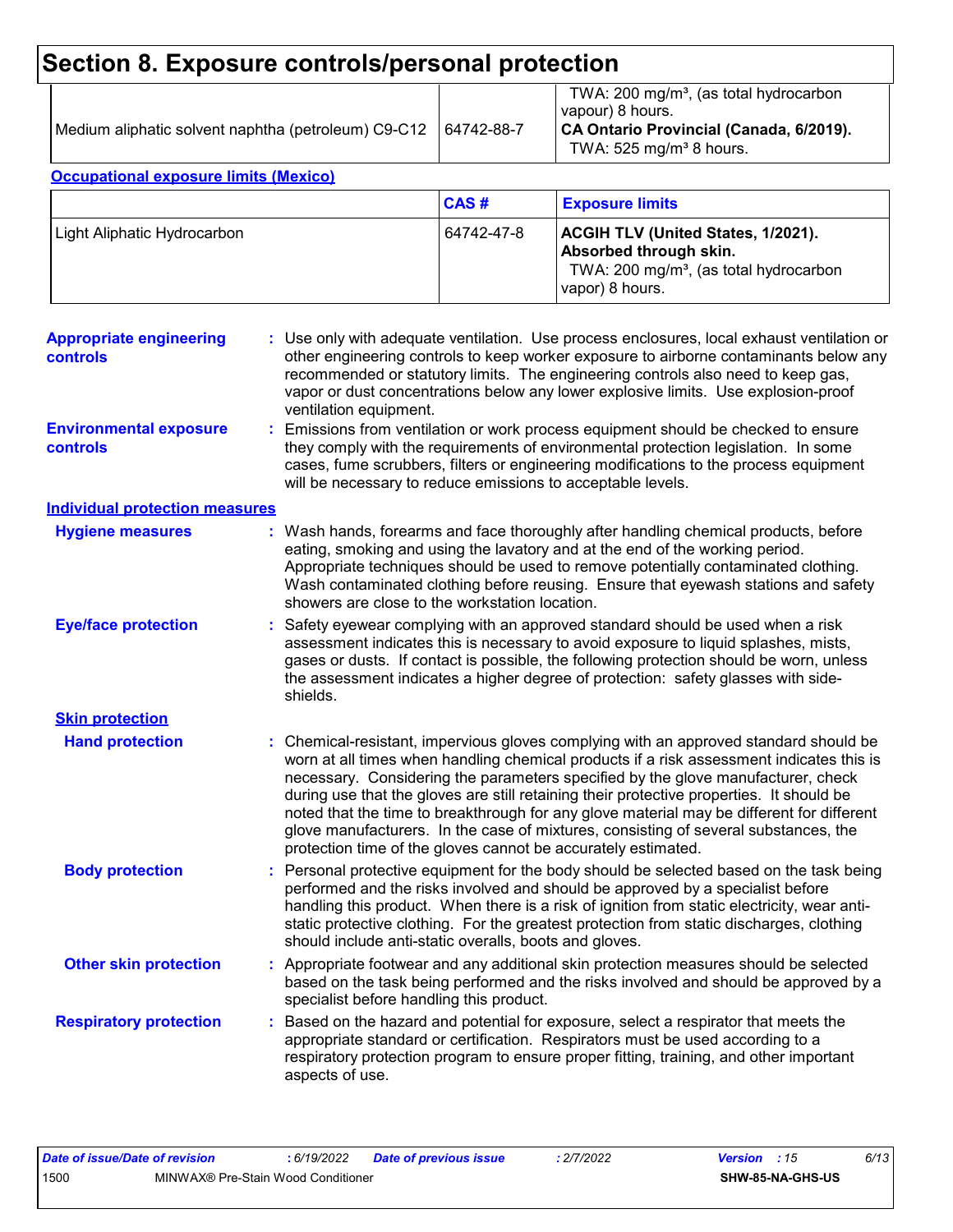# **Section 9. Physical and chemical properties**

The conditions of measurement of all properties are at standard temperature and pressure unless otherwise indicated.

| <b>Appearance</b>                                                 |                                                                |
|-------------------------------------------------------------------|----------------------------------------------------------------|
| <b>Physical state</b>                                             | : Liquid.                                                      |
| <b>Color</b>                                                      | : Not available.                                               |
| <b>Odor</b>                                                       | : Not available.                                               |
| <b>Odor threshold</b>                                             | : Not available.                                               |
| рH                                                                | : Not applicable.                                              |
| <b>Melting point/freezing point</b>                               | : Not available.                                               |
| <b>Boiling point, initial boiling</b><br>point, and boiling range | : $148^{\circ}$ C (298.4 $^{\circ}$ F)                         |
| <b>Flash point</b>                                                | : Closed cup: 38°C (100.4°F) [Tagliabue Closed Cup]            |
| <b>Evaporation rate</b>                                           | $0.13$ (butyl acetate = 1)                                     |
| <b>Flammability</b>                                               | : Not available.                                               |
| Lower and upper explosion<br>limit/flammability limit             | : Lower: $1\%$<br>Upper: 6%                                    |
| <b>Vapor pressure</b>                                             | : $0.17$ kPa (1.27 mm Hg)                                      |
| <b>Relative vapor density</b>                                     | : $5$ [Air = 1]                                                |
| <b>Relative density</b>                                           | : 0.79                                                         |
| <b>Solubility</b>                                                 | : Not available.                                               |
| <b>Partition coefficient: n-</b><br>octanol/water                 | : Not applicable.                                              |
| <b>Auto-ignition temperature</b>                                  | : Not available.                                               |
| <b>Decomposition temperature</b>                                  | : Not available.                                               |
| <b>Viscosity</b>                                                  | Kinematic (40°C (104°F)): <20.5 mm <sup>2</sup> /s (<20.5 cSt) |
| <b>Molecular weight</b>                                           | Not applicable.                                                |
| <b>Aerosol product</b>                                            |                                                                |
| <b>Heat of combustion</b>                                         | $: 37.036$ kJ/g                                                |

# **Section 10. Stability and reactivity**

| <b>Reactivity</b>                                   | : No specific test data related to reactivity available for this product or its ingredients.                                                                                                                                             |
|-----------------------------------------------------|------------------------------------------------------------------------------------------------------------------------------------------------------------------------------------------------------------------------------------------|
| <b>Chemical stability</b>                           | : The product is stable.                                                                                                                                                                                                                 |
| <b>Possibility of hazardous</b><br><b>reactions</b> | : Under normal conditions of storage and use, hazardous reactions will not occur.                                                                                                                                                        |
| <b>Conditions to avoid</b>                          | Avoid all possible sources of ignition (spark or flame). Do not pressurize, cut, weld,<br>braze, solder, drill, grind or expose containers to heat or sources of ignition. Do not<br>allow vapor to accumulate in low or confined areas. |
| <b>Incompatible materials</b>                       | Reactive or incompatible with the following materials:<br>oxidizing materials                                                                                                                                                            |
| <b>Hazardous decomposition</b><br>products          | : Under normal conditions of storage and use, hazardous decomposition products should<br>not be produced.                                                                                                                                |

| Date of issue/Date of revision |                                    | 6/19/2022 | <b>Date of previous issue</b> | : 2/7/2022 | <b>Version</b> : 15 |                         | 7/13 |
|--------------------------------|------------------------------------|-----------|-------------------------------|------------|---------------------|-------------------------|------|
| 1500                           | MINWAX® Pre-Stain Wood Conditioner |           |                               |            |                     | <b>SHW-85-NA-GHS-US</b> |      |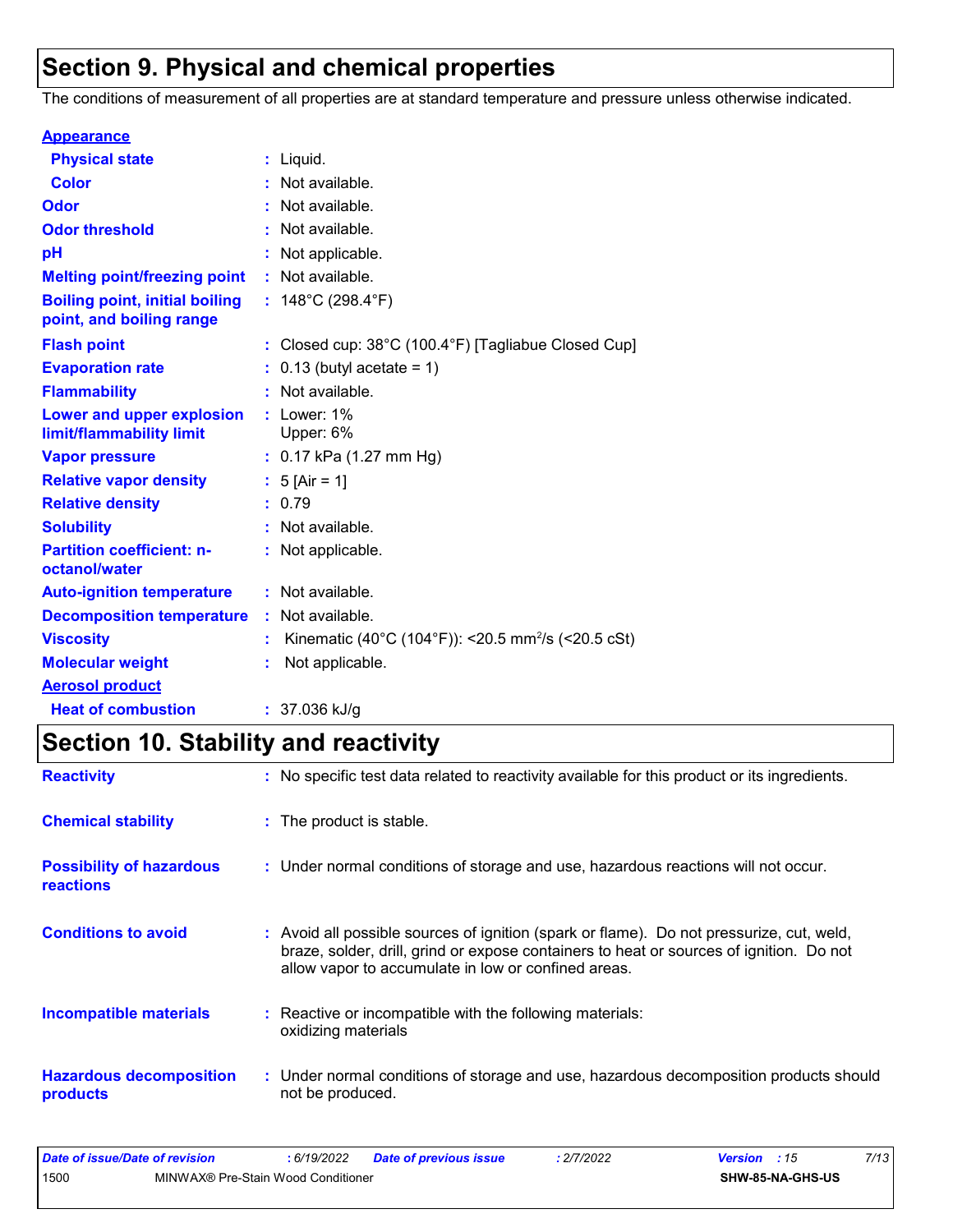### **Section 11. Toxicological information**

#### **Information on toxicological effects**

#### **Acute toxicity**

Not available.

#### **Irritation/Corrosion**

Not available.

#### **Sensitization**

Not available.

#### **Mutagenicity**

Not available.

#### **Carcinogenicity**

Not available.

#### **Reproductive toxicity**

Not available.

#### **Teratogenicity**

Not available.

#### **Specific target organ toxicity (single exposure)**

| <b>Name</b>                        | <b>Category</b> | <b>Route of</b><br>exposure | <b>Target organs</b>                      |
|------------------------------------|-----------------|-----------------------------|-------------------------------------------|
| Light Aliphatic Hydrocarbon        | Category 3      |                             | <b>Respiratory tract</b><br>l irritation. |
|                                    | Category 3      |                             | Narcotic effects                          |
| Med. Aliphatic Hydrocarbon Solvent | Category 3      |                             | Respiratory tract<br><b>lirritation</b>   |
|                                    | Category 3      |                             | Narcotic effects                          |

#### **Specific target organ toxicity (repeated exposure)**

| <b>Name</b>                                                       | <b>Category</b>          | <b>Route of</b><br>exposure | <b>Target organs</b> |
|-------------------------------------------------------------------|--------------------------|-----------------------------|----------------------|
| Light Aliphatic Hydrocarbon<br>Med. Aliphatic Hydrocarbon Solvent | Category 2<br>Category 1 |                             |                      |

#### **Aspiration hazard**

| <b>Name</b>                        | Result                                |
|------------------------------------|---------------------------------------|
| Light Aliphatic Hydrocarbon        | <b>ASPIRATION HAZARD - Category 1</b> |
| Med. Aliphatic Hydrocarbon Solvent | <b>ASPIRATION HAZARD - Category 1</b> |

#### **Information on the likely routes of exposure :** Not available.

#### **Inhalation <b>inclust**: Can cause central nervous system (CNS) depression. May cause drowsiness or dizziness. May cause respiratory irritation. Can cause central nervous system (CNS) depression. May be fatal if swallowed and enters airways. **Ingestion : Skin contact :** No known significant effects or critical hazards. **Eye contact :** No known significant effects or critical hazards. **Potential acute health effects**

| Date of issue/Date of revision |                                    | : 6/19/2022 | <b>Date of previous issue</b> | : 2/7/2022              | <b>Version</b> : 15 |  | 8/13 |
|--------------------------------|------------------------------------|-------------|-------------------------------|-------------------------|---------------------|--|------|
| 1500                           | MINWAX® Pre-Stain Wood Conditioner |             |                               | <b>SHW-85-NA-GHS-US</b> |                     |  |      |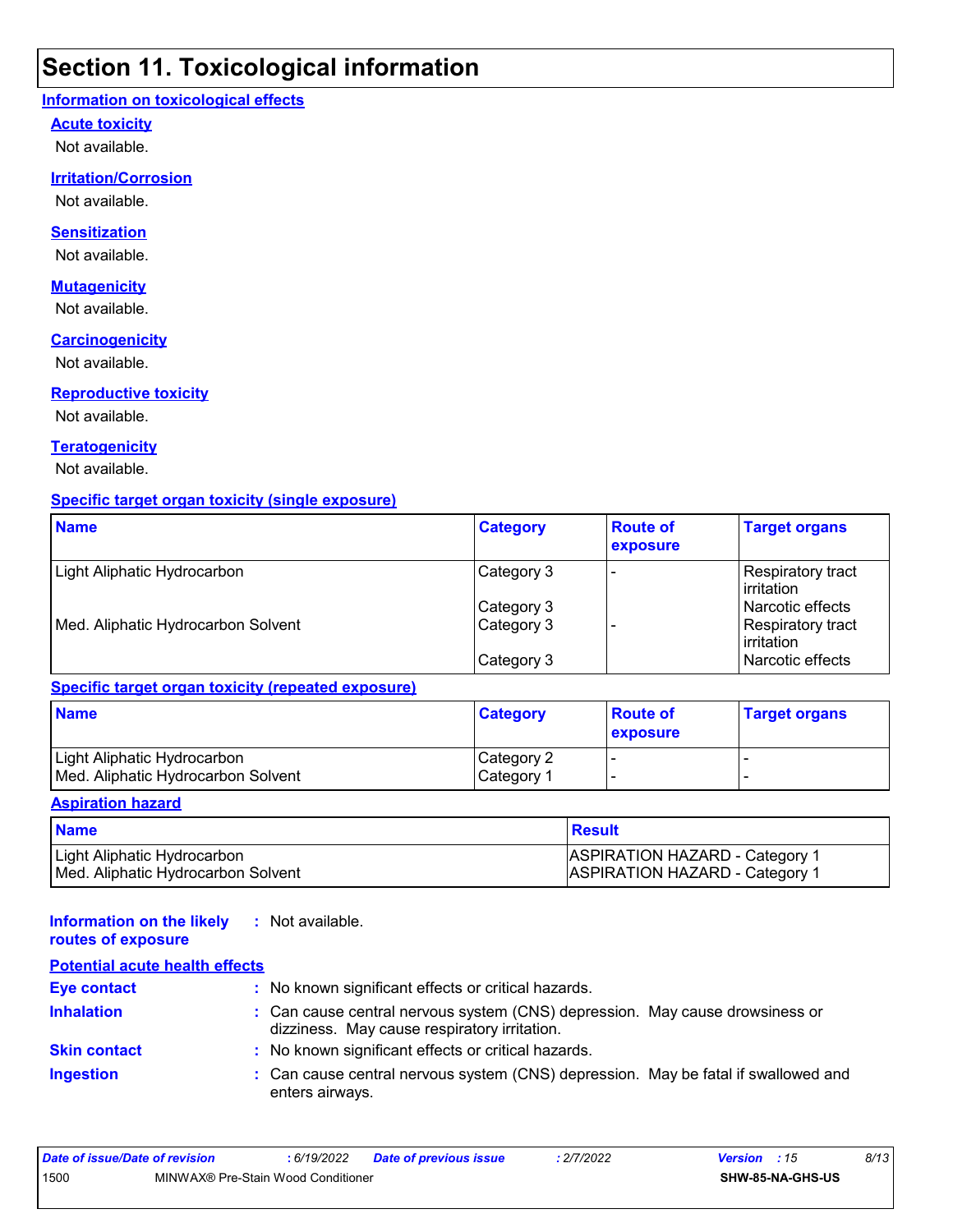# **Section 11. Toxicological information**

|                     | <b>Symptoms related to the physical, chemical and toxicological characteristics</b>                                                                                                       |
|---------------------|-------------------------------------------------------------------------------------------------------------------------------------------------------------------------------------------|
| <b>Eye contact</b>  | : No specific data.                                                                                                                                                                       |
| <b>Inhalation</b>   | : Adverse symptoms may include the following:<br>respiratory tract irritation<br>coughing<br>nausea or vomiting<br>headache<br>drowsiness/fatigue<br>dizziness/vertigo<br>unconsciousness |
| <b>Skin contact</b> | $\therefore$ No specific data.                                                                                                                                                            |
| <b>Ingestion</b>    | : Adverse symptoms may include the following:<br>nausea or vomiting                                                                                                                       |

|                                                   |    | Delayed and immediate effects and also chronic effects from short and long term exposure |
|---------------------------------------------------|----|------------------------------------------------------------------------------------------|
| <b>Short term exposure</b>                        |    |                                                                                          |
| <b>Potential immediate</b><br><b>effects</b>      |    | $:$ Not available.                                                                       |
| <b>Potential delayed effects</b>                  |    | : Not available.                                                                         |
| <b>Long term exposure</b>                         |    |                                                                                          |
| <b>Potential immediate</b><br><b>effects</b>      |    | : Not available.                                                                         |
| <b>Potential delayed effects : Not available.</b> |    |                                                                                          |
| <b>Potential chronic health effects</b>           |    |                                                                                          |
| Not available.                                    |    |                                                                                          |
| <b>General</b>                                    |    | : Causes damage to organs through prolonged or repeated exposure.                        |
| <b>Carcinogenicity</b>                            |    | : No known significant effects or critical hazards.                                      |
| <b>Mutagenicity</b>                               |    | : No known significant effects or critical hazards.                                      |
| <b>Teratogenicity</b>                             |    | : No known significant effects or critical hazards.                                      |
| <b>Developmental effects</b>                      |    | : No known significant effects or critical hazards.                                      |
| <b>Fertility effects</b>                          | ř. | No known significant effects or critical hazards.                                        |

#### **Numerical measures of toxicity** Not available. **Acute toxicity estimates**

# **Section 12. Ecological information**

| <b>Toxicity</b>                |                                  |                            |                 |
|--------------------------------|----------------------------------|----------------------------|-----------------|
| <b>Product/ingredient name</b> | <b>Result</b>                    | <b>Species</b>             | <b>Exposure</b> |
| Light Aliphatic Hydrocarbon    | Acute LC50 2200 µg/l Fresh water | Fish - Lepomis macrochirus | 4 days          |

#### **Persistence and degradability**

Not available.

#### **Bioaccumulative potential**

| Date of issue/Date of revision             |  | : 6/19/2022 | <b>Date of previous issue</b> | : 2/7/2022 | <b>Version</b> : 15 |                         | 9/13 |
|--------------------------------------------|--|-------------|-------------------------------|------------|---------------------|-------------------------|------|
| 1500<br>MINWAX® Pre-Stain Wood Conditioner |  |             |                               |            |                     | <b>SHW-85-NA-GHS-US</b> |      |
|                                            |  |             |                               |            |                     |                         |      |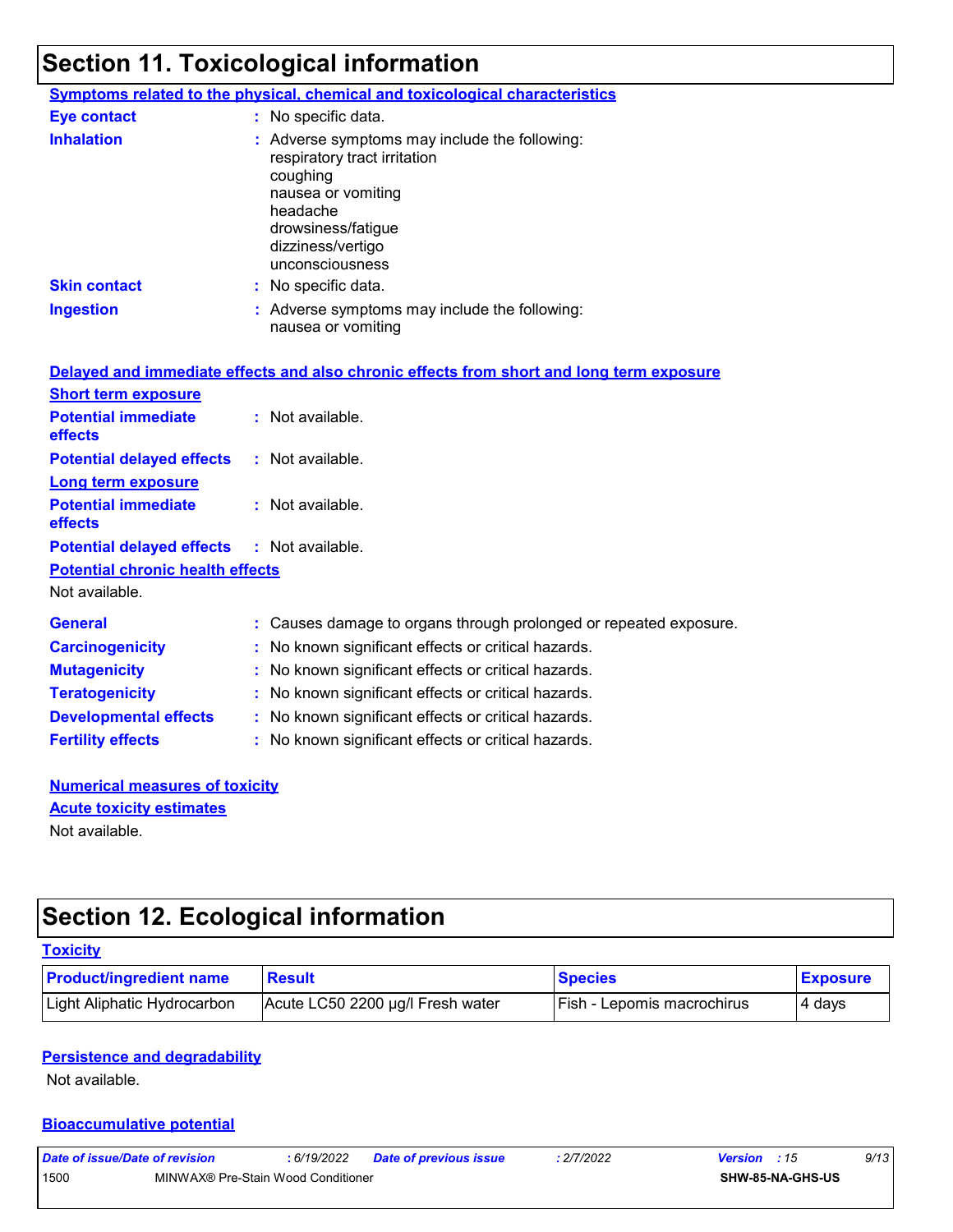### **Section 12. Ecological information**

Not available.

**Soil/water partition coefficient (K**<sup>oc</sup>) **Mobility in soil**

**:** Not available.

**Other adverse effects** : No known significant effects or critical hazards.

## **Section 13. Disposal considerations**

The generation of waste should be avoided or minimized wherever possible. Disposal of this product, solutions and any by-products should at all times comply with the requirements of environmental protection and waste disposal legislation and any regional local authority requirements. Dispose of surplus and non-recyclable products via a licensed waste disposal contractor. Waste should not be disposed of untreated to the sewer unless fully compliant with the requirements of all authorities with jurisdiction. Waste packaging should be recycled. Incineration or landfill should only be considered when recycling is not feasible. This material and its container must be disposed of in a safe way. Care should be taken when handling emptied containers that have not been cleaned or rinsed out. Empty containers or liners may retain some product residues. Vapor from product residues may create a highly flammable or explosive atmosphere inside the container. Do not cut, weld or grind used containers unless they have been cleaned thoroughly internally. Avoid dispersal of spilled material and runoff and contact with soil, waterways, drains and sewers. **Disposal methods :**

## **Section 14. Transport information**

|                                       | <b>DOT</b><br><b>Classification</b> | <b>TDG</b><br><b>Classification</b> | <b>Mexico</b><br><b>Classification</b> | <b>IATA</b>                                                                    | <b>IMDG</b>                                                                                                 |
|---------------------------------------|-------------------------------------|-------------------------------------|----------------------------------------|--------------------------------------------------------------------------------|-------------------------------------------------------------------------------------------------------------|
| <b>UN number</b>                      | <b>UN1263</b>                       | <b>UN1263</b>                       | <b>UN1263</b>                          | <b>UN1263</b>                                                                  | <b>UN1263</b>                                                                                               |
| <b>UN proper</b><br>shipping name     | <b>PAINT</b>                        | <b>PAINT</b>                        | <b>PAINT</b>                           | <b>PAINT</b>                                                                   | PAINT. Marine<br>pollutant (Light<br>Aliphatic<br>Hydrocarbon, Med.<br>Aliphatic<br>Hydrocarbon<br>Solvent) |
| <b>Transport</b><br>hazard class(es)  | $\mathbf{3}$                        | 3                                   | $\mathfrak{S}$                         | 3                                                                              | 3<br>L                                                                                                      |
| <b>Packing group</b>                  | III                                 | $\mathbf{III}$                      | $\mathbf{III}$                         | $\mathbf{III}$                                                                 | $\mathbf{III}$                                                                                              |
| <b>Environmental</b><br>hazards       | No.                                 | No.                                 | No.                                    | Yes. The<br>environmentally<br>hazardous<br>substance mark<br>is not required. | Yes.                                                                                                        |
|                                       |                                     |                                     |                                        |                                                                                |                                                                                                             |
| <b>Date of issue/Date of revision</b> | : 6/19/2022                         | <b>Date of previous issue</b>       | : 2/7/2022                             |                                                                                | 10/13<br>Version : 15                                                                                       |
| 1500                                  | MINWAX® Pre-Stain Wood Conditioner  |                                     |                                        |                                                                                | SHW-85-NA-GHS-US                                                                                            |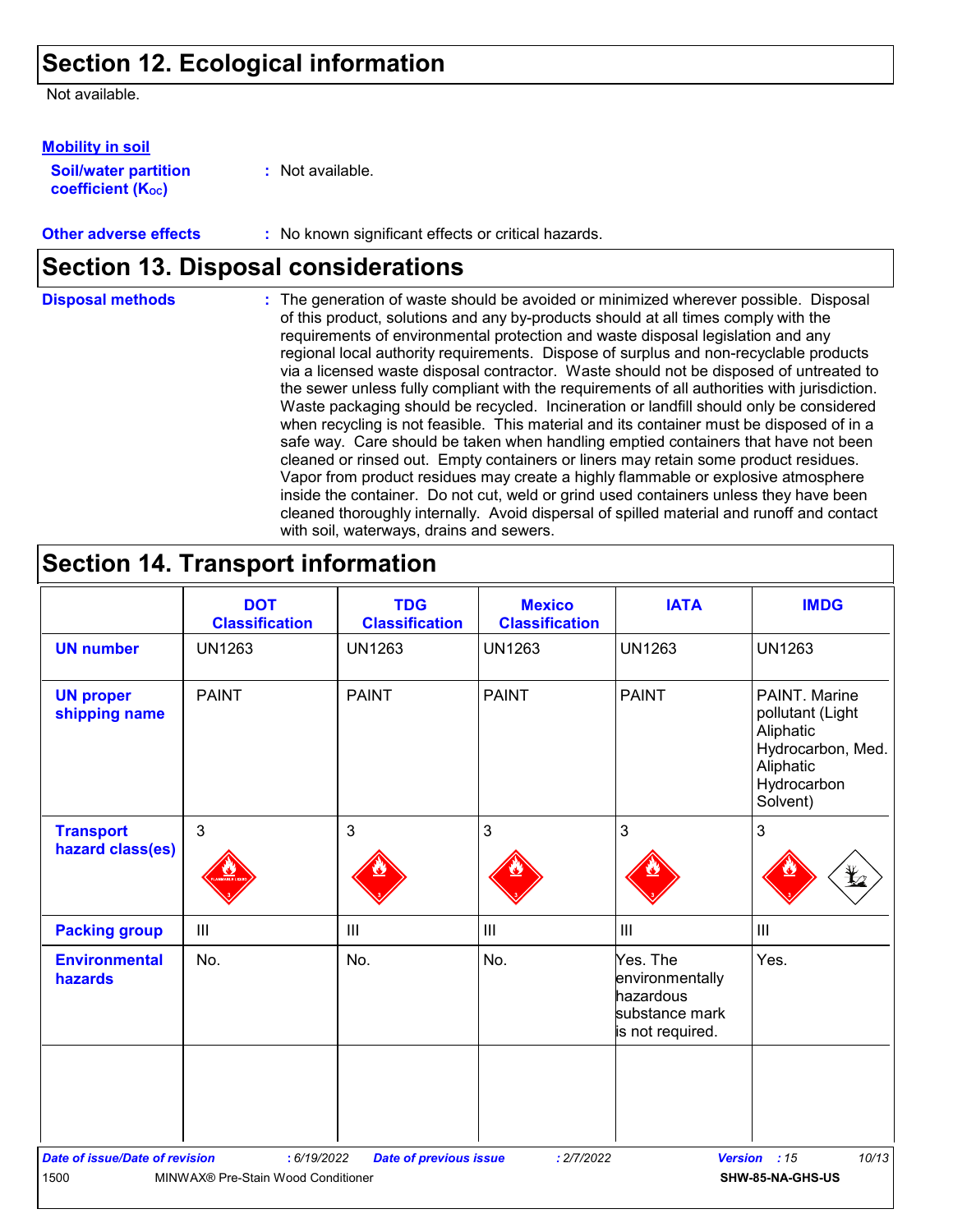|                                                          | <b>Section 14. Transport information</b>                                                                                                                                                                                                                          |                                                                                                                                                                                                                                                                                                                                                                                                                                                                                                                                                                                                                                                                                     |                       |                                                                                                                               |                                                                                                                                                    |  |
|----------------------------------------------------------|-------------------------------------------------------------------------------------------------------------------------------------------------------------------------------------------------------------------------------------------------------------------|-------------------------------------------------------------------------------------------------------------------------------------------------------------------------------------------------------------------------------------------------------------------------------------------------------------------------------------------------------------------------------------------------------------------------------------------------------------------------------------------------------------------------------------------------------------------------------------------------------------------------------------------------------------------------------------|-----------------------|-------------------------------------------------------------------------------------------------------------------------------|----------------------------------------------------------------------------------------------------------------------------------------------------|--|
| <b>Additional</b><br>information                         | This product may<br>be re-classified as<br>"Combustible<br>Liquid," unless<br>transported by<br>vessel or aircraft.<br>Non-bulk<br>packages (less<br>than or equal to<br>119 gal) of<br>combustible<br>liquids are not<br>regulated as<br>hazardous<br>materials. | Product classified<br>as per the<br>following sections<br>of the<br>Transportation of<br>Dangerous Goods<br>Regulations:<br>2.18-2.19 (Class<br>3).                                                                                                                                                                                                                                                                                                                                                                                                                                                                                                                                 |                       | The<br>environmentally<br>hazardous<br>substance mark<br>may appear if<br>required by other<br>transportation<br>regulations. | The marine<br>pollutant mark is<br>not required when<br>transported in<br>sizes of ≤5 L or ≤5<br>kg.<br><b>Emergency</b><br>schedules F-E, S-<br>E |  |
|                                                          | <b>ERG No.</b><br>128                                                                                                                                                                                                                                             | <b>ERG No.</b><br>128                                                                                                                                                                                                                                                                                                                                                                                                                                                                                                                                                                                                                                                               | <b>ERG No.</b><br>128 |                                                                                                                               |                                                                                                                                                    |  |
| <b>Special precautions for user :</b>                    |                                                                                                                                                                                                                                                                   | Multi-modal shipping descriptions are provided for informational purposes and do not<br>consider container sizes. The presence of a shipping description for a particular<br>mode of transport (sea, air, etc.), does not indicate that the product is packaged<br>suitably for that mode of transport. All packaging must be reviewed for suitability<br>prior to shipment, and compliance with the applicable regulations is the sole<br>responsibility of the person offering the product for transport. People loading and<br>unloading dangerous goods must be trained on all of the risks deriving from the<br>substances and on all actions in case of emergency situations. |                       |                                                                                                                               |                                                                                                                                                    |  |
| <b>Transport in bulk according</b><br>to IMO instruments | : Not available.                                                                                                                                                                                                                                                  |                                                                                                                                                                                                                                                                                                                                                                                                                                                                                                                                                                                                                                                                                     |                       |                                                                                                                               |                                                                                                                                                    |  |

**Proper shipping name :**

: Not available.

# **Section 15. Regulatory information**

#### **SARA 313**

SARA 313 (40 CFR 372.45) supplier notification can be found on the Environmental Data Sheet.

#### **California Prop. 65**

WARNING: This product contains chemicals known to the State of California to cause cancer and birth defects or other reproductive harm.

#### **International regulations**

| <b>International lists</b> | <b>Australia inventory (AIIC): Not determined.</b>           |
|----------------------------|--------------------------------------------------------------|
|                            | China inventory (IECSC): Not determined.                     |
|                            | Japan inventory (CSCL): Not determined.                      |
|                            | Japan inventory (ISHL): Not determined.                      |
|                            | Korea inventory (KECI): Not determined.                      |
|                            | New Zealand Inventory of Chemicals (NZIoC): Not determined.  |
|                            | Philippines inventory (PICCS): Not determined.               |
|                            | Taiwan Chemical Substances Inventory (TCSI): Not determined. |
|                            | Thailand inventory: Not determined.                          |
|                            | Turkey inventory: Not determined.                            |
|                            | Vietnam inventory: Not determined.                           |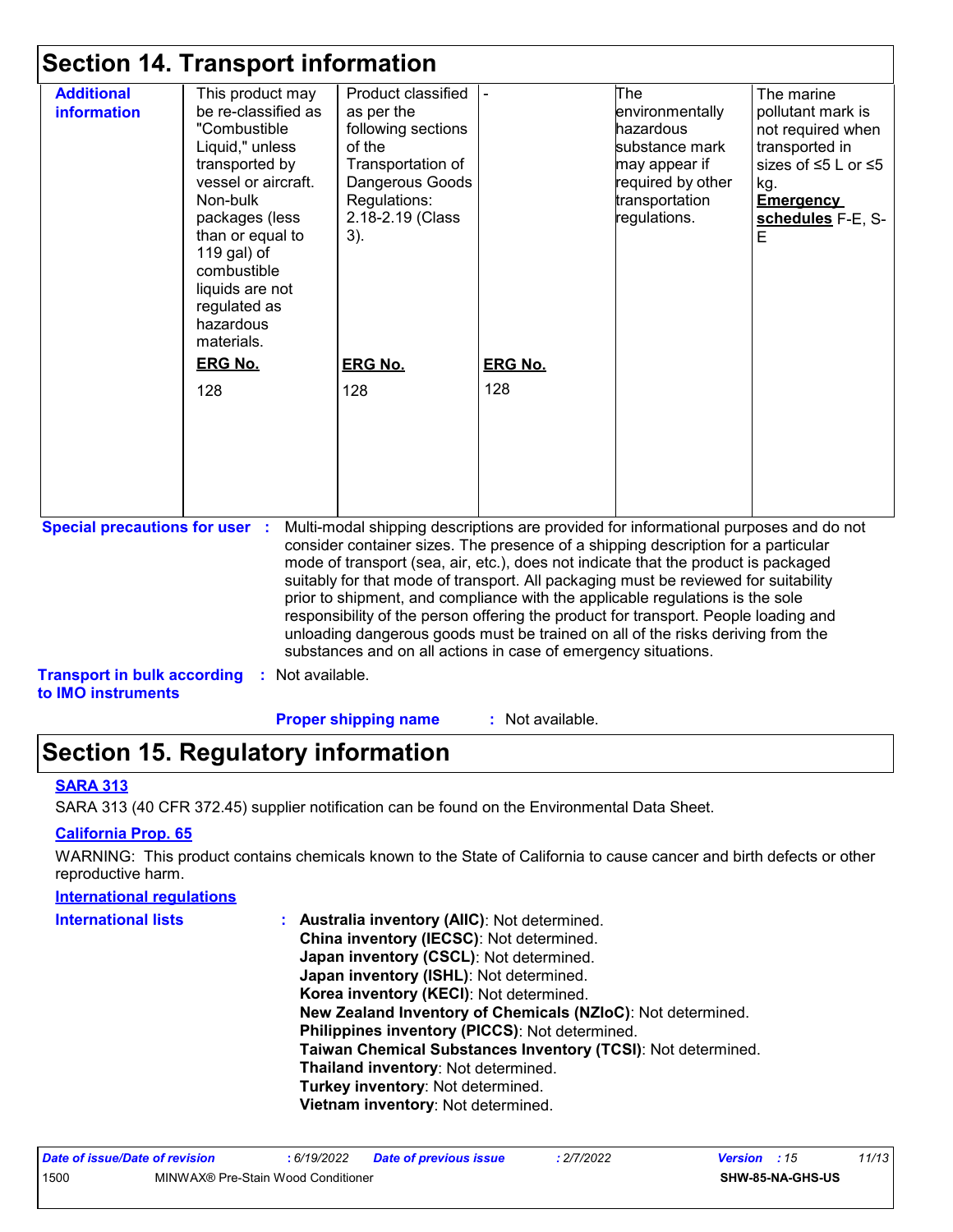### **Section 16. Other information**

**Hazardous Material Information System (U.S.A.)**



**The customer is responsible for determining the PPE code for this material. For more information on HMIS® Personal Protective Equipment (PPE) codes, consult the HMIS® Implementation Manual.**

**Caution: HMIS® ratings are based on a 0-4 rating scale, with 0 representing minimal hazards or risks, and 4 representing significant hazards or risks. Although HMIS® ratings and the associated label are not required on SDSs or products leaving a facility under 29 CFR 1910.1200, the preparer may choose to provide them. HMIS® ratings are to be used with a fully implemented HMIS® program. HMIS® is a registered trademark and service mark of the American Coatings Association, Inc.**

**Procedure used to derive the classification**

|                                                                                                          | <b>Classification</b>                                                                                                                                                                                                                                                                                                                                                                                                                                                                                                                                                                                             | <b>Justification</b>                        |
|----------------------------------------------------------------------------------------------------------|-------------------------------------------------------------------------------------------------------------------------------------------------------------------------------------------------------------------------------------------------------------------------------------------------------------------------------------------------------------------------------------------------------------------------------------------------------------------------------------------------------------------------------------------------------------------------------------------------------------------|---------------------------------------------|
| FLAMMABLE LIQUIDS - Category 3<br>irritation) - Category 3                                               | SPECIFIC TARGET ORGAN TOXICITY (SINGLE EXPOSURE) (Respiratory tract                                                                                                                                                                                                                                                                                                                                                                                                                                                                                                                                               | On basis of test data<br>Calculation method |
| SPECIFIC TARGET ORGAN TOXICITY (SINGLE EXPOSURE) (Narcotic effects) -<br>Category 3                      | Calculation method                                                                                                                                                                                                                                                                                                                                                                                                                                                                                                                                                                                                |                                             |
| SPECIFIC TARGET ORGAN TOXICITY (REPEATED EXPOSURE) - Category 1<br><b>ASPIRATION HAZARD - Category 1</b> | Calculation method<br>Calculation method                                                                                                                                                                                                                                                                                                                                                                                                                                                                                                                                                                          |                                             |
| <b>History</b>                                                                                           |                                                                                                                                                                                                                                                                                                                                                                                                                                                                                                                                                                                                                   |                                             |
| <b>Date of printing</b>                                                                                  | : 6/19/2022                                                                                                                                                                                                                                                                                                                                                                                                                                                                                                                                                                                                       |                                             |
| Date of issue/Date of<br>revision                                                                        | : 6/19/2022                                                                                                                                                                                                                                                                                                                                                                                                                                                                                                                                                                                                       |                                             |
| Date of previous issue                                                                                   | : 2/7/2022                                                                                                                                                                                                                                                                                                                                                                                                                                                                                                                                                                                                        |                                             |
| <b>Version</b>                                                                                           | : 15                                                                                                                                                                                                                                                                                                                                                                                                                                                                                                                                                                                                              |                                             |
| <b>Key to abbreviations</b>                                                                              | $:$ ATE = Acute Toxicity Estimate<br><b>BCF</b> = Bioconcentration Factor<br>GHS = Globally Harmonized System of Classification and Labelling of Chemicals<br>IATA = International Air Transport Association<br>IBC = Intermediate Bulk Container<br><b>IMDG = International Maritime Dangerous Goods</b><br>LogPow = logarithm of the octanol/water partition coefficient<br>MARPOL = International Convention for the Prevention of Pollution From Ships, 1973<br>as modified by the Protocol of 1978. ("Marpol" = marine pollution)<br>$N/A = Not available$<br>SGG = Segregation Group<br>UN = United Nations |                                             |

**Indicates information that has changed from previously issued version.**

#### **Notice to reader**

**It is recommended that each customer or recipient of this Safety Data Sheet (SDS) study it carefully and consult resources, as necessary or appropriate, to become aware of and understand the data contained in this SDS and any hazards associated with the product. This information is provided in good faith and believed to be accurate as of the effective date herein. However, no warranty, express or implied, is given. The information presented here applies only to the product as shipped. The addition of any material can change the composition, hazards and risks of the product. Products shall not be repackaged, modified, or tinted except as specifically instructed by the manufacturer, including but not limited to the incorporation of products not specified by the manufacturer, or the use or addition of products in proportions not specified by the manufacturer. Regulatory requirements are subject to change and may differ between various locations and jurisdictions. The customer/buyer/user is responsible to ensure that his activities comply with all country, federal, state, provincial or local laws. The** 

| Date of issue/Date of revision |                                    | : 6/19/2022 | <b>Date of previous issue</b> | : 2/7/2022 | <b>Version</b> : 15     | 12/13 |
|--------------------------------|------------------------------------|-------------|-------------------------------|------------|-------------------------|-------|
| 1500                           | MINWAX® Pre-Stain Wood Conditioner |             |                               |            | <b>SHW-85-NA-GHS-US</b> |       |